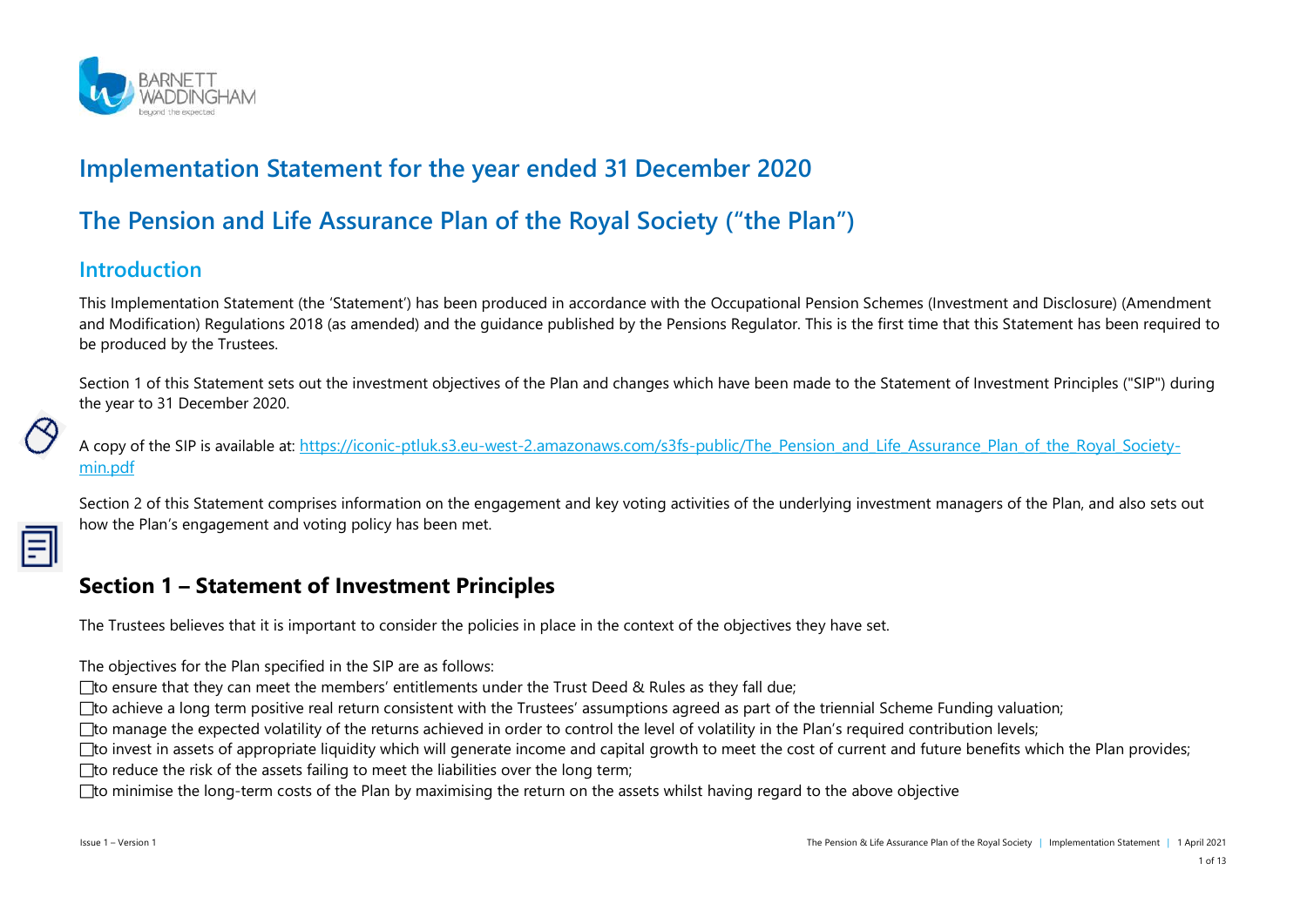

During the year, the Trustees reviewed and amended the Plan's SIP, taking formal advice from their investment advisers and after consultation with the Sponsoring Employer. A revised SIP was signed on 21 December 2020.

The key amendments to the SIP were:

- Updating it to reflect the strategy changes that occurred during the year, namely:
	- o Reducing the Plan's allocation to return-seeking assets in favour of protection assets.
	- o Replacing the NinetyOne (previously 'Investec Asset Management') Diversified Growth Fund with the Baillie Gifford Multi Asset Growth Fund.
	- $\circ$  Replacing the LGIM Global Equity MW (30:70) 75% GBP Hedged Fund with the LGIM Future World Global Equity Index Fund, with 75% of the equity allocation invested in the GBP currency hedged version and the remaining 25% invested in the unhedged version.
- Adding the Trustees' policy on the Plan's current arrangement with its asset managers, specifically in relation to:
	- o How the Trustees monitor and engage with the Plan's asset managers on investee companies' capital structure, and how they manage conflicts of interest;
	- o Incentivising alignment with the Trustees' investment policies;
	- o Incentivising assessments based on medium to long term financial and non-financial considerations;
	- o The method and time horizon for assessing performance;
	- o Portfolio turnover costs; and
	- o The duration of arrangements with asset managers.

### **Section 2 - How voting and engagement policies have been followed**

The Plan invests entirely in pooled funds and delegates responsibility for carrying out voting and engagement activities to the fund managers.

The Trustees undertook an initial review of the stewardship and engagement activities of the Plan's fund managers at their June 2019 meeting. The Trustees concluded, at the time, that the managers' approaches to stewardship and engagement were appropriate.

Annually, the Trustees receive and review voting information and engagement policies from both the asset managers and their investment advisers, which they review to ensure alignment with their policies, alongside the preparation of this Statement.

Having reviewed the above, the Trustees are comfortable that the actions of the fund managers are in alignment with the Plan's stewardship policies.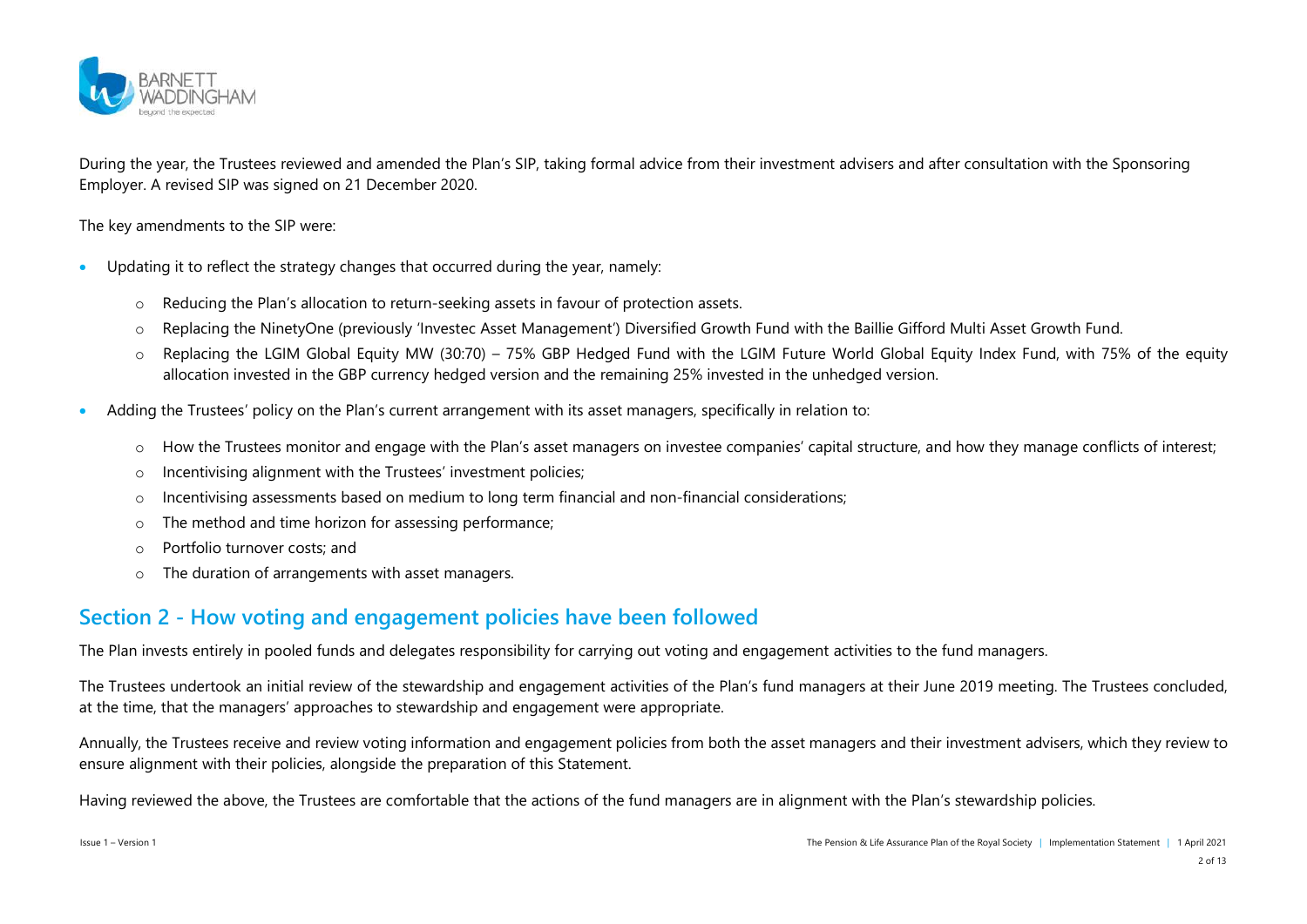

The Trustees appointed a new manager for the Plan's diversified growth mandate over the year and stewardship and voting policies were considered as part of the manager selection exercise, alongside all other material factors. The new manager is rated high conviction by the Plan's investment advisers for stewardship and voting, and the Trustees are comfortable that the manager is suitable across all criteria considered.

The Trustees also decided to replace the Plan's equity fund with LGIM. The new LGIM funds were chosen to reflect the Trustees' views on financially material factors including Environmental, Social and Governance ("ESG") factors. However, stewardship and voting was also considered. For instance, LGIM have a 'disinvestment budget' for the new fund. This allows them to stop investing in companies if they do not engage with them on ESG matters over a year or more. This gives LGIM more credibility when engaging with companies. The Trustees' investment advisers continue to rate LGIM as high conviction for stewardship and voting in relation to their index-tracking equity funds.

Additional information on the voting and engagement activities carried out for the Plan's investments are provided on the following pages.

#### **The Trustees of the Pension and Life Assurance Plan of the Royal Society June 2021**

### **Voting Data**

| <b>Manager</b>                                      | LGIM                                                  | LGIM                                                     | <b>Baillie Gifford</b>                                                                                                    | <b>NinetyOne</b>                   |
|-----------------------------------------------------|-------------------------------------------------------|----------------------------------------------------------|---------------------------------------------------------------------------------------------------------------------------|------------------------------------|
|                                                     | Invested in from 30 October 2020:                     | Invested in until 27 November 2020:                      | Invested in from 19 November 2020:                                                                                        | Invested in until 3 December 2020: |
| <b>Fund name</b>                                    | Future World Global Equity Index<br>Fund              | Global Equity Market Weights<br>(30:70) - 75% GBP Hedged | Multi Asset Growth Fund                                                                                                   | Diversified Growth Fund            |
|                                                     | Future World Global Equity Index<br>Fund - GBP Hedged |                                                          |                                                                                                                           |                                    |
| <b>Structure</b>                                    | Pooled                                                | Pooled                                                   | Pooled                                                                                                                    | Pooled                             |
| Ability to influence voting<br>behaviour of manager |                                                       |                                                          | The pooled fund structure means that there is limited scope for the Trustees to influence the manager's voting behaviour. |                                    |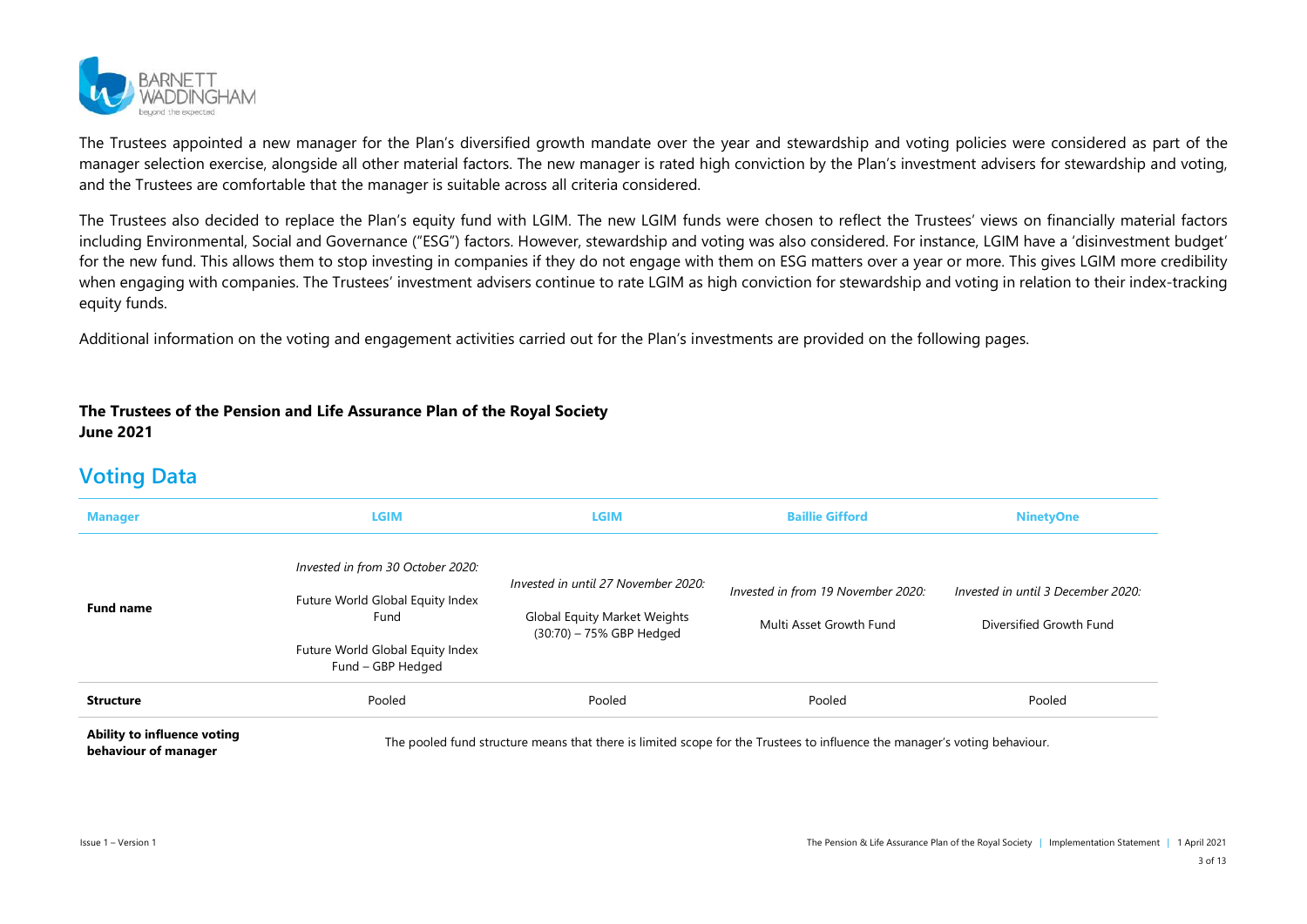

| <b>Manager</b>                                                                                                                     | <b>LGIM</b> | <b>LGIM</b> | <b>Baillie Gifford</b> | <b>NinetyOne</b> |
|------------------------------------------------------------------------------------------------------------------------------------|-------------|-------------|------------------------|------------------|
| <b>Number of company meetings</b><br>the manager was eligible to<br>vote at over the year                                          | 4,502       | 7,188       | 64                     | 150              |
| Number of resolutions the<br>manager was eligible to vote<br>on over the year                                                      | 49,856      | 77,223      | 696                    | 1.794            |
| Percentage of resolutions the<br>manager voted on                                                                                  | 99.98%      | 99.69%      | 95.98%                 | 90.80%           |
| Percentage of resolutions the<br>manager abstained from                                                                            | 0.51%       | 0.72%       | 1.80%                  | 2.33%            |
| <b>Percentage of resolutions</b><br>voted with management, as a<br>percentage of the total<br>number of resolutions voted<br>on    | 84.13%      | 84.53%      | 90.27%                 | 93.49%           |
| <b>Percentage of resolutions</b><br>voted against management, as<br>a percentage of the total<br>number of resolutions voted<br>on | 15.36%      | 14.75%      | 7.93%                  | 6.51%            |
| <b>Percentage of resolutions</b><br>voted contrary to the<br>recommendation of the proxy<br>advisor                                | 0.29%       | 0.24%       | n/a                    | 4.00%            |

Source: Fund managers

The proportion of resolutions that were voted on or abstained from may not sum to 100%. This can be due to how managers or local jurisdictions define abstentions or classify formal voting or abstentions as opposed to not returning a voting form or nominating a proxy. The data in the table covers the 12 months to 31 December 2020, regardless of whether the Plan was invested for the duration of the period. The Trustees believe this is proportionate and provides a reasonable overview of the managers' voting behaviour.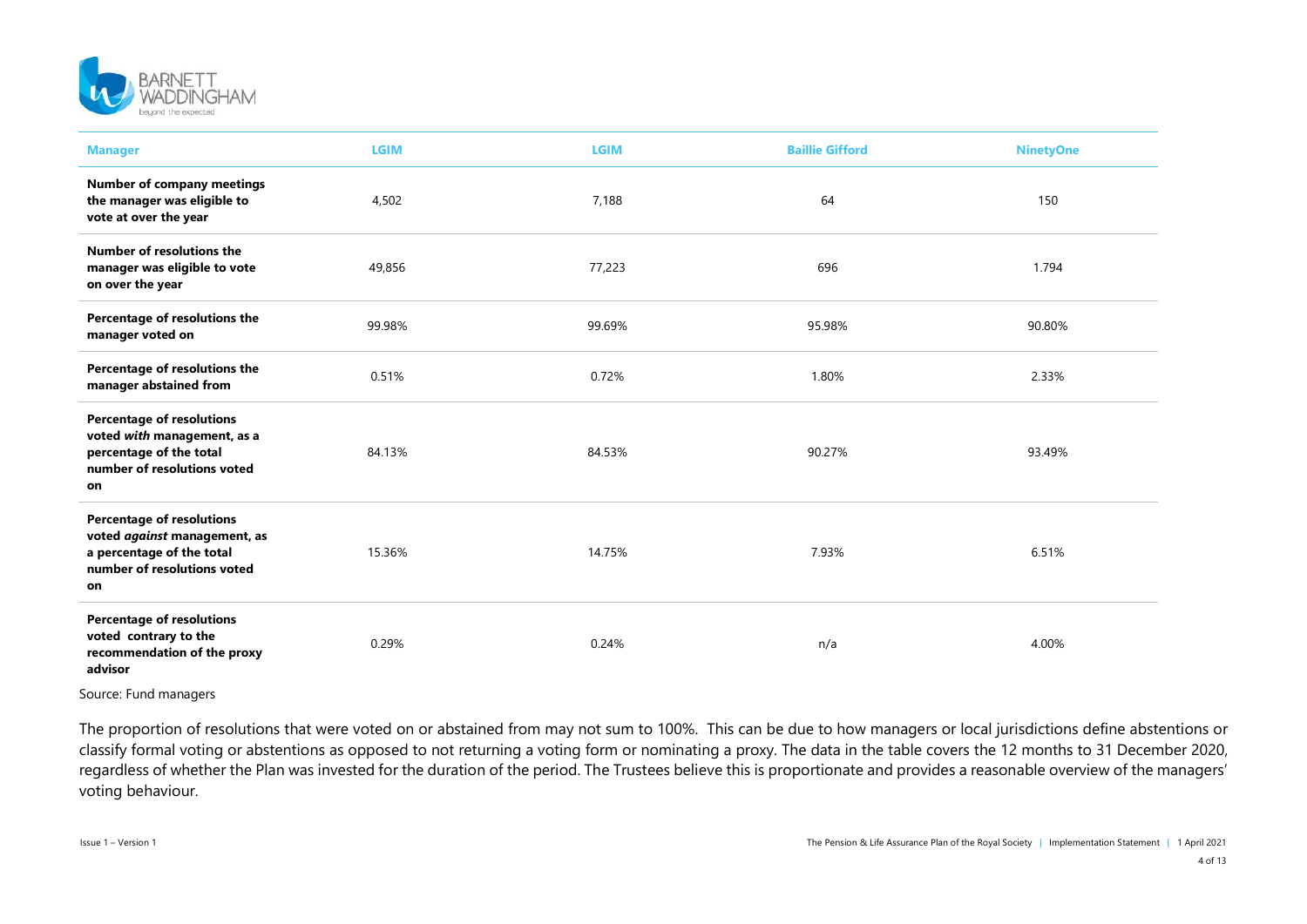

There are no voting rights attached to the other assets held by the Plan and therefore there is no voting information shown above for those assets.

Baillie Gifford employs Institutional Shareholder Services (ISS) and Glass Lewis as its proxy voting advisors and LGIM and Ninety One use ISS as their proxy voting advisor.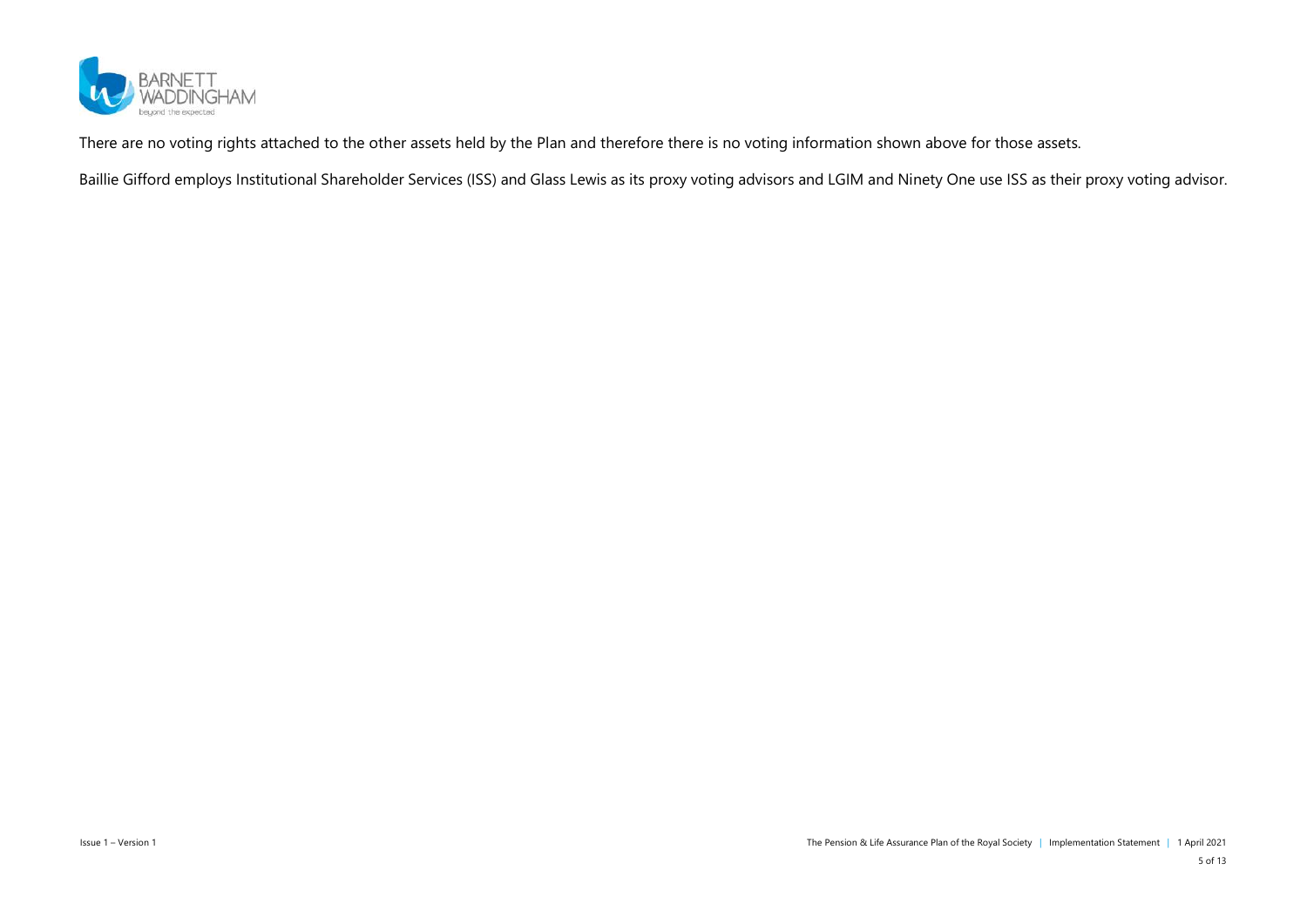

## **Significant votes**

A summary of the data the managers have provided is set out below. For the first year of implementation statements it has been delegated to the investment manager(s) to define what a "significant vote" is. Their rationale is included in the tables below.

#### **LGIM Global Equity Market Weights (30:70) – 75% GBP Hedged Fund**

|                                                                                                                            | Vote 1                                                                                                                                                                                                                                                                                                                                                                                                                                                                                                                                                                                                                                                                                  | Vote 2                                                                                                                                                                                                                                                                                                                                                                                                                                                                                                                                                                                                                                                             | Vote 3                                                                                                                                                                                                                                                                                                                                                                                                                                                                                                                                                                                                                                                                                |
|----------------------------------------------------------------------------------------------------------------------------|-----------------------------------------------------------------------------------------------------------------------------------------------------------------------------------------------------------------------------------------------------------------------------------------------------------------------------------------------------------------------------------------------------------------------------------------------------------------------------------------------------------------------------------------------------------------------------------------------------------------------------------------------------------------------------------------|--------------------------------------------------------------------------------------------------------------------------------------------------------------------------------------------------------------------------------------------------------------------------------------------------------------------------------------------------------------------------------------------------------------------------------------------------------------------------------------------------------------------------------------------------------------------------------------------------------------------------------------------------------------------|---------------------------------------------------------------------------------------------------------------------------------------------------------------------------------------------------------------------------------------------------------------------------------------------------------------------------------------------------------------------------------------------------------------------------------------------------------------------------------------------------------------------------------------------------------------------------------------------------------------------------------------------------------------------------------------|
| <b>Company name</b>                                                                                                        | Qantas Airways Limited                                                                                                                                                                                                                                                                                                                                                                                                                                                                                                                                                                                                                                                                  | International Consolidated Airlines Group                                                                                                                                                                                                                                                                                                                                                                                                                                                                                                                                                                                                                          | SIG plc                                                                                                                                                                                                                                                                                                                                                                                                                                                                                                                                                                                                                                                                               |
| Date of vote                                                                                                               | 23 October 2020                                                                                                                                                                                                                                                                                                                                                                                                                                                                                                                                                                                                                                                                         | 7 September 2020                                                                                                                                                                                                                                                                                                                                                                                                                                                                                                                                                                                                                                                   | 9 July 2020                                                                                                                                                                                                                                                                                                                                                                                                                                                                                                                                                                                                                                                                           |
| <b>Summary of the resolution</b>                                                                                           | Approve the participation of Alan Joyce (CEO) in the<br>Long-Term Incentive Plan Resolution                                                                                                                                                                                                                                                                                                                                                                                                                                                                                                                                                                                             | Approval of a remuneration report                                                                                                                                                                                                                                                                                                                                                                                                                                                                                                                                                                                                                                  | Approval of a one-off payment to Steve Francis (CEO)                                                                                                                                                                                                                                                                                                                                                                                                                                                                                                                                                                                                                                  |
| How the manager voted                                                                                                      | LGIM voted against the resolution.                                                                                                                                                                                                                                                                                                                                                                                                                                                                                                                                                                                                                                                      | LGIM voted against the resolution.                                                                                                                                                                                                                                                                                                                                                                                                                                                                                                                                                                                                                                 | LGIM voted against the resolution.                                                                                                                                                                                                                                                                                                                                                                                                                                                                                                                                                                                                                                                    |
| If the vote was against<br>management, did the manager<br>communicate their intent to<br>the company ahead of the<br>vote? | Given their engagement, LGIM's Investment<br>Stewardship team communicated the voting decision<br>directly to the company before the AGM and provided<br>feedback to the remuneration committee.                                                                                                                                                                                                                                                                                                                                                                                                                                                                                        |                                                                                                                                                                                                                                                                                                                                                                                                                                                                                                                                                                                                                                                                    | LGIM publicly communicates its vote instructions in monthly regional vote reports on its website with the<br>rationale for all votes against management. It is their policy not to engage with their investee companies in the<br>three weeks prior to an AGM as their engagement is not limited to shareholder meeting topics.                                                                                                                                                                                                                                                                                                                                                       |
| <b>Rationale for the voting</b><br>decision                                                                                | The COVID-19 crisis has had an impact on the<br>Australian airline company's financials. In light of this,<br>the company raised significant capital to be able to<br>execute its recovery plan. It also cancelled dividends,<br>terminated employees and accepted government<br>assistance. The circumstances triggered extra scrutiny<br>from LGIM as they wanted to ensure the impact of the<br>COVID-19 crisis on the company's stakeholders was<br>appropriately reflected in the executive pay package. In<br>collaboration with their Active Equities team, LGIM's<br>Investment Stewardship team engaged with the Head<br>of Investor Relations of the company to express their | The COVID-19 crisis and its consequences on<br>international transport have negatively impacted this<br>airline company's financial performance and business<br>model. At the end of March 2020, LGIM addressed a<br>private letter to the company, stating their support<br>during the pandemic. They also encouraged the board<br>to demonstrate restraint and discretion with its<br>executive remuneration. As a result of the crisis, the<br>company took up support under various government<br>schemes. The company also announced a 30% cut to<br>its workforce. On the capital allocation front, the<br>company decided to withdraw its dividend for 2020 | The company wanted to grant its interim CEO a one-<br>off award of £375,000 for work carried out over a two-<br>month period (February - April). The CEO agreed to<br>invest £150,000 of this payment in acquiring shares in<br>the business, and the remaining £225,000 would be a<br>cash payment. The additional payment was subject to<br>successfully completing a capital-raising exercise to<br>improve the liquidity of the business. The one-off<br>payment was outside the scope of their remuneration<br>policy and on top of his existing remuneration, and<br>therefore needed shareholder support for its payment.<br>LGIM does not generally support one-off payments. |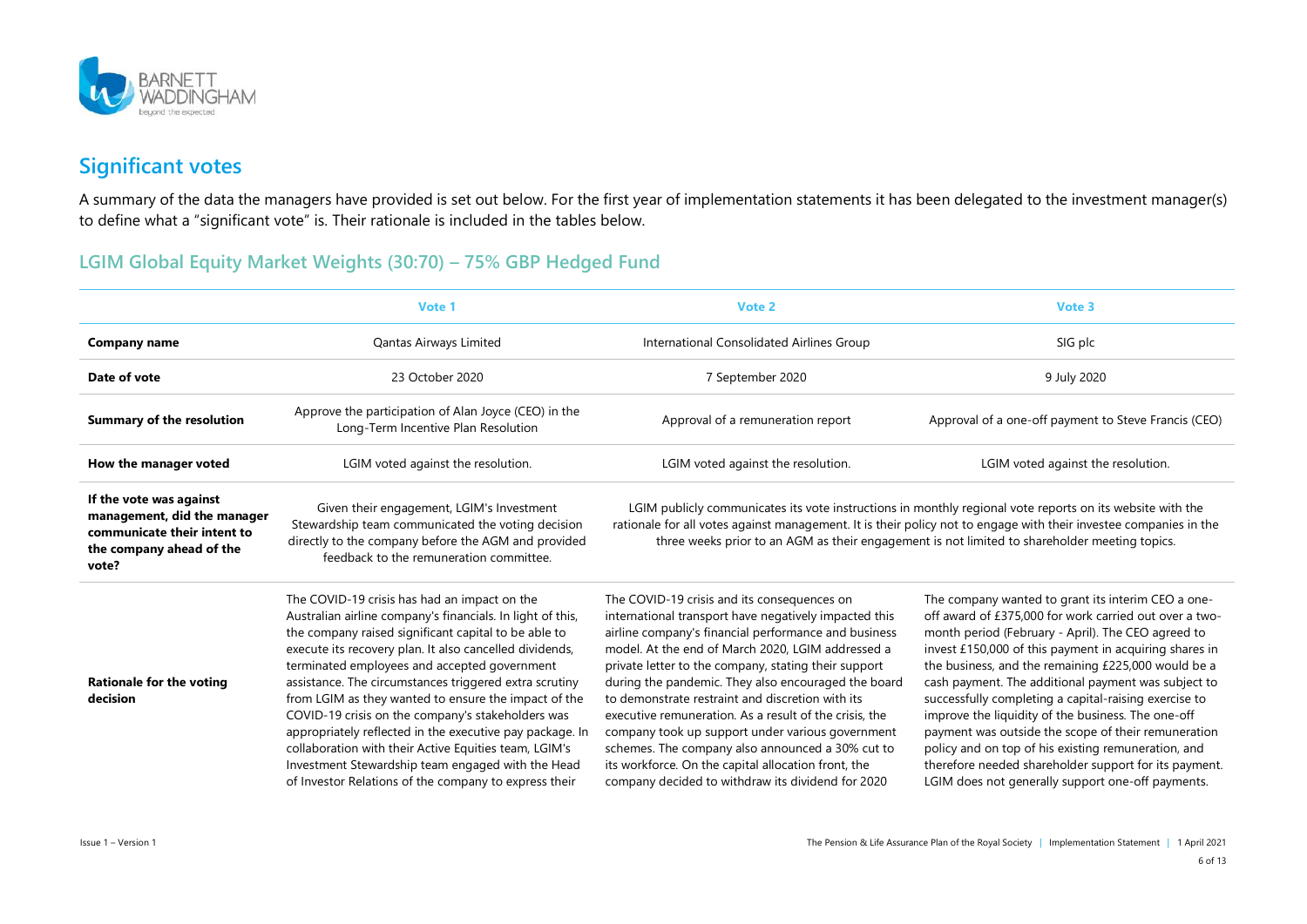

|                                                           | Vote 1                                                                                                                                                                           | Vote 2                                                                                                                                                                                                                                                                                                                                                                                                                                                                                                                                                                                                                                                                                                                                                                                                                                                                                                                         | Vote 3                                                                                                                                                                                                                                                                                                                                                                                                                                                                                                                                                                                                                                                                                                                                                                                                          |
|-----------------------------------------------------------|----------------------------------------------------------------------------------------------------------------------------------------------------------------------------------|--------------------------------------------------------------------------------------------------------------------------------------------------------------------------------------------------------------------------------------------------------------------------------------------------------------------------------------------------------------------------------------------------------------------------------------------------------------------------------------------------------------------------------------------------------------------------------------------------------------------------------------------------------------------------------------------------------------------------------------------------------------------------------------------------------------------------------------------------------------------------------------------------------------------------------|-----------------------------------------------------------------------------------------------------------------------------------------------------------------------------------------------------------------------------------------------------------------------------------------------------------------------------------------------------------------------------------------------------------------------------------------------------------------------------------------------------------------------------------------------------------------------------------------------------------------------------------------------------------------------------------------------------------------------------------------------------------------------------------------------------------------|
|                                                           | concerns and understand the company's views. The<br>voting decision ultimately sat with the Investment<br>Stewardship team.                                                      | and sought shareholder approval for a rights issue of<br>€2.75 billion at its 2020 AGM in order to strengthen its<br>balance sheet. The remuneration report for the<br>financial year to 31 December 2019 was also submitted<br>to a shareholder vote. LGIM were concerned about the<br>level of bonus payments, which were 80% to 90% of<br>the salaries for current executives and 100% of the<br>salary for the departing CEO. LGIM noted that the<br>executive directors took a 20% reduction to their basic<br>salary from 1 April 2020. However, whilst the bonuses<br>were determined at the end of February 2020 and paid<br>in respect of the financial year end to December 2019,<br>LGIM would have expected the remuneration<br>committee to exercise greater discretion in light of the<br>financial situation of the company, and also to reflect<br>the stakeholder experience (employees and<br>shareholders). | They believe that the remuneration committee should<br>ensure that executive directors have a remuneration<br>policy in place that is appropriate for their role and<br>level of responsibility. This should negate the need for<br>additional one-off payments. In this instance, there<br>were other factors that were taken into consideration.<br>The size of the additional payment was a concern<br>because it was for work carried out over a two-month<br>period, yet was equivalent to 65% of the CEO's full-<br>time annual salary. £225,000 was to be paid in cash at<br>a time when the company's liquidity position was so<br>poor that it risked breaching covenants of a revolving<br>credit facility and therefore needed to raise additional<br>funding through a highly dilutive share issue. |
| <b>Outcome of the vote</b>                                | Approximately 90% of shareholders supported the<br>resolution. The meeting results highlight LGIM's<br>stronger stance on the topic of executive<br>remuneration, in their view. | Approximately 28% of shareholders opposed the<br>remuneration report.                                                                                                                                                                                                                                                                                                                                                                                                                                                                                                                                                                                                                                                                                                                                                                                                                                                          | The resolution passed. However, 44% of shareholders<br>did not support it. LGIM believe that with this level of<br>dissent the company should not go ahead with the<br>payment.                                                                                                                                                                                                                                                                                                                                                                                                                                                                                                                                                                                                                                 |
| <b>Implications of the outcome</b>                        | LGIM will continue to engage with the company.                                                                                                                                   | LGIM will continue to engage closely with the renewed<br>board.                                                                                                                                                                                                                                                                                                                                                                                                                                                                                                                                                                                                                                                                                                                                                                                                                                                                | LGIM intend to engage with the company over the<br>coming year to find out why this payment was deemed<br>appropriate and whether they made the payment<br>despite the significant opposition.                                                                                                                                                                                                                                                                                                                                                                                                                                                                                                                                                                                                                  |
| Criteria on which the vote is<br>considered "significant" | It highlights the challenges of factoring in the impact<br>of the COVID-19 pandemic into the executive<br>remuneration package.                                                  | LGIM considers this vote significant as it illustrates the<br>importance to investors of monitoring their investee<br>companies' responses to the COVID-19 crisis.                                                                                                                                                                                                                                                                                                                                                                                                                                                                                                                                                                                                                                                                                                                                                             | The vote is high-profile and controversial.                                                                                                                                                                                                                                                                                                                                                                                                                                                                                                                                                                                                                                                                                                                                                                     |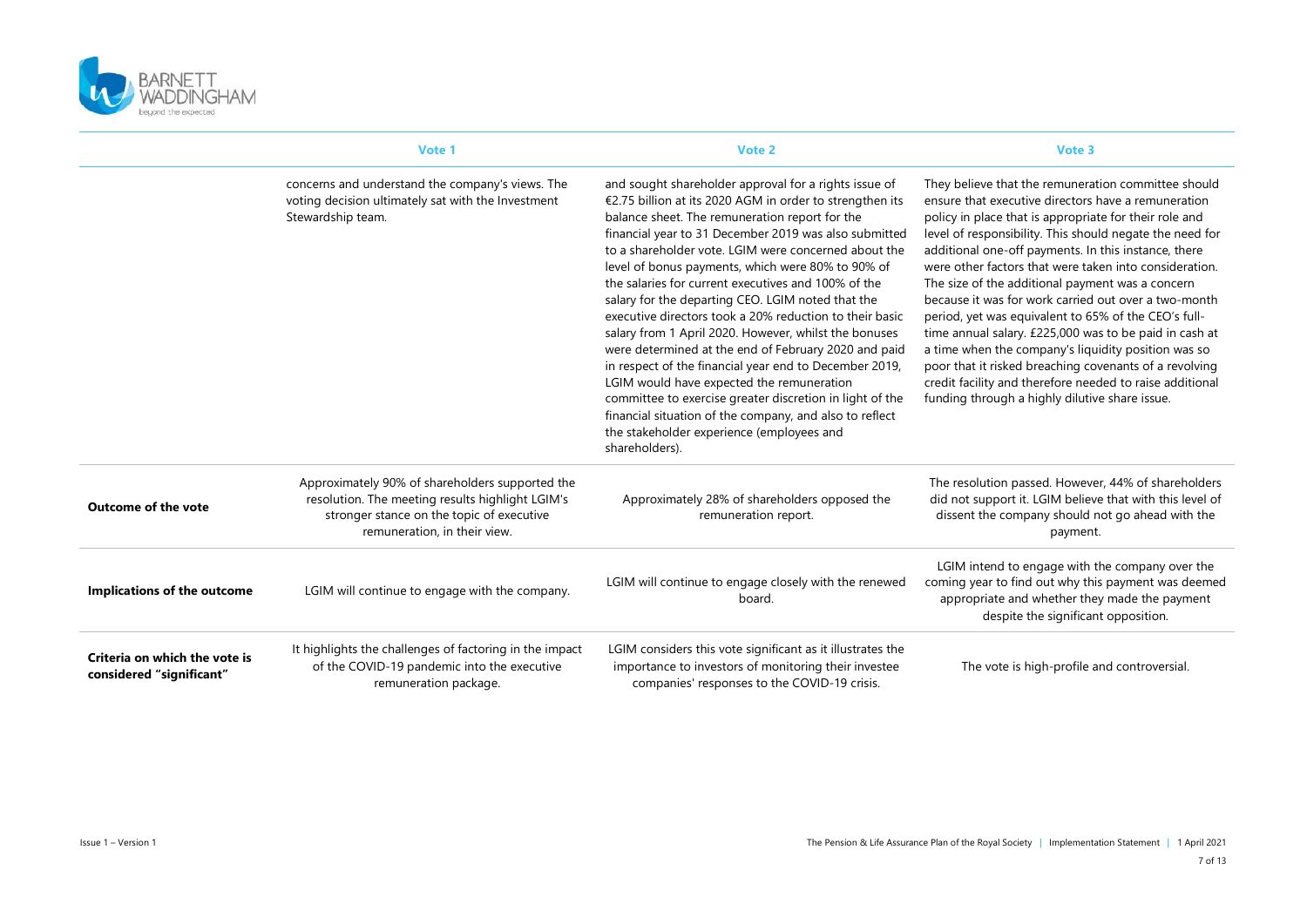

### **LGIM Future World Global Equity Index Fund**

|                                                                                                                            | Vote 1                                                                                                                                                                                                                                                                                                                                                                                                                                                                                                                                                                                                                                                                                                                                                                                                                                                                                                                                   | Vote 2                                                                                                                                                                                                                                                                                                                                                                                                                                                                                                                                                                                                                                                                                                                                                                                                                                                                                                                                  | Vote 3                                                                                                                                                                                                                                                                                                                                                                                                                                                                                                                                                                                                                                                                                                                                                                                                                                                                                                                                                      |
|----------------------------------------------------------------------------------------------------------------------------|------------------------------------------------------------------------------------------------------------------------------------------------------------------------------------------------------------------------------------------------------------------------------------------------------------------------------------------------------------------------------------------------------------------------------------------------------------------------------------------------------------------------------------------------------------------------------------------------------------------------------------------------------------------------------------------------------------------------------------------------------------------------------------------------------------------------------------------------------------------------------------------------------------------------------------------|-----------------------------------------------------------------------------------------------------------------------------------------------------------------------------------------------------------------------------------------------------------------------------------------------------------------------------------------------------------------------------------------------------------------------------------------------------------------------------------------------------------------------------------------------------------------------------------------------------------------------------------------------------------------------------------------------------------------------------------------------------------------------------------------------------------------------------------------------------------------------------------------------------------------------------------------|-------------------------------------------------------------------------------------------------------------------------------------------------------------------------------------------------------------------------------------------------------------------------------------------------------------------------------------------------------------------------------------------------------------------------------------------------------------------------------------------------------------------------------------------------------------------------------------------------------------------------------------------------------------------------------------------------------------------------------------------------------------------------------------------------------------------------------------------------------------------------------------------------------------------------------------------------------------|
| <b>Company name</b>                                                                                                        | Fast Retailing Co. Limited                                                                                                                                                                                                                                                                                                                                                                                                                                                                                                                                                                                                                                                                                                                                                                                                                                                                                                               | Luckin Coffee inc.                                                                                                                                                                                                                                                                                                                                                                                                                                                                                                                                                                                                                                                                                                                                                                                                                                                                                                                      | The Procter & Gamble Company (P&G)                                                                                                                                                                                                                                                                                                                                                                                                                                                                                                                                                                                                                                                                                                                                                                                                                                                                                                                          |
| Date of vote                                                                                                               | 26 November 2020                                                                                                                                                                                                                                                                                                                                                                                                                                                                                                                                                                                                                                                                                                                                                                                                                                                                                                                         | 5 July 2020                                                                                                                                                                                                                                                                                                                                                                                                                                                                                                                                                                                                                                                                                                                                                                                                                                                                                                                             | 13 October 2020                                                                                                                                                                                                                                                                                                                                                                                                                                                                                                                                                                                                                                                                                                                                                                                                                                                                                                                                             |
| <b>Summary of the resolution</b>                                                                                           | Re-electing Yanai Tadashi as a company director                                                                                                                                                                                                                                                                                                                                                                                                                                                                                                                                                                                                                                                                                                                                                                                                                                                                                          | Remove Director Charles Zhengyao Lu                                                                                                                                                                                                                                                                                                                                                                                                                                                                                                                                                                                                                                                                                                                                                                                                                                                                                                     | Report on effort to eliminate deforestation.                                                                                                                                                                                                                                                                                                                                                                                                                                                                                                                                                                                                                                                                                                                                                                                                                                                                                                                |
| How the manager voted                                                                                                      | LGIM voted against the resolution.                                                                                                                                                                                                                                                                                                                                                                                                                                                                                                                                                                                                                                                                                                                                                                                                                                                                                                       | LGIM voted in favour of this resolution.                                                                                                                                                                                                                                                                                                                                                                                                                                                                                                                                                                                                                                                                                                                                                                                                                                                                                                | LGIM voted in favour of the resolution.                                                                                                                                                                                                                                                                                                                                                                                                                                                                                                                                                                                                                                                                                                                                                                                                                                                                                                                     |
| If the vote was against<br>management, did the manager<br>communicate their intent to<br>the company ahead of the<br>vote? |                                                                                                                                                                                                                                                                                                                                                                                                                                                                                                                                                                                                                                                                                                                                                                                                                                                                                                                                          | LGIM publicly communicates its vote instructions in monthly regional vote reports on its website with the rationale for all votes against management. It is their policy not to<br>engage with their investee companies in the three weeks prior to an AGM as their engagement is not limited to shareholder meeting topics.                                                                                                                                                                                                                                                                                                                                                                                                                                                                                                                                                                                                            |                                                                                                                                                                                                                                                                                                                                                                                                                                                                                                                                                                                                                                                                                                                                                                                                                                                                                                                                                             |
| <b>Rationale for the voting</b><br>decision                                                                                | Japanese companies in general have trailed behind<br>European and US companies, as well as companies in<br>other countries in ensuring more women are<br>appointed to their boards. A lack of women employed<br>is also a concern below board level. LGIM has for many<br>years promoted and supported an increase of<br>appointing more women on boards, at the executive<br>level and below. On a global level, LGIM consider that<br>every board should have at least one female director.<br>They deem this a de minimis standard. Globally, LGIM<br>aspire to all boards comprising 30% women. In the<br>beginning of 2020, LGIM announced that they would<br>vote against the chair of the nomination committee or<br>the most senior board member (depending on the<br>type of board structure in place) for companies<br>included in the TOPIX100 where these standards were<br>not upheld. LGIM opposed the re-election of this | Shortly after its public listing in May 2019, the Chinese<br>coffee start-up, which holds the ambition of disrupting<br>the traditional coffee-shop model and competing with<br>Starbucks in China, was accused by an anonymous<br>report of potential fraudulent behaviour. This was<br>initially denied by the board, and the company later<br>opened an internal investigation with the formation of<br>a special board committee and advice from outside<br>law and forensic firms. The investigation revealed<br>fabricated sales of approximately \$300 million, which<br>represented almost half of the company's 2019 sales.<br>As a result, the CEO and chief operating officer were<br>dismissed, and the company was delisted from Nasdaq<br>in June 2020. Two Chinese regulators are investigating<br>the issue.<br>Following the internal investigation, the company<br>board proposed a resolution at the meeting to seek | P&G uses both forest pulp and palm oil as raw<br>materials within its household goods products. The<br>company has only obtained certification from the<br>Roundtable on Sustainable Palm Oil for one third of its<br>palm oil supply, despite setting a goal for 100%<br>certification by 2020. Two of their Tier 1 suppliers of<br>palm oil were linked to illegal deforestation. The<br>company also uses mainly Programme for the<br>Endorsement of Forest Certification (PEFC) wood pulp<br>rather than Forestry Stewardship Council (FSC) certified<br>wood pulp. Palm oil and Forest Pulp are both<br>considered leading drivers of deforestation and forest<br>degradation, which is responsible for approximately<br>12.5% of greenhouse gas emissions that contribute to<br>climate change. The fact that Tier 1 suppliers have<br>been found to have links with deforestation calls into<br>question due diligence and supplier audits. Only FSC |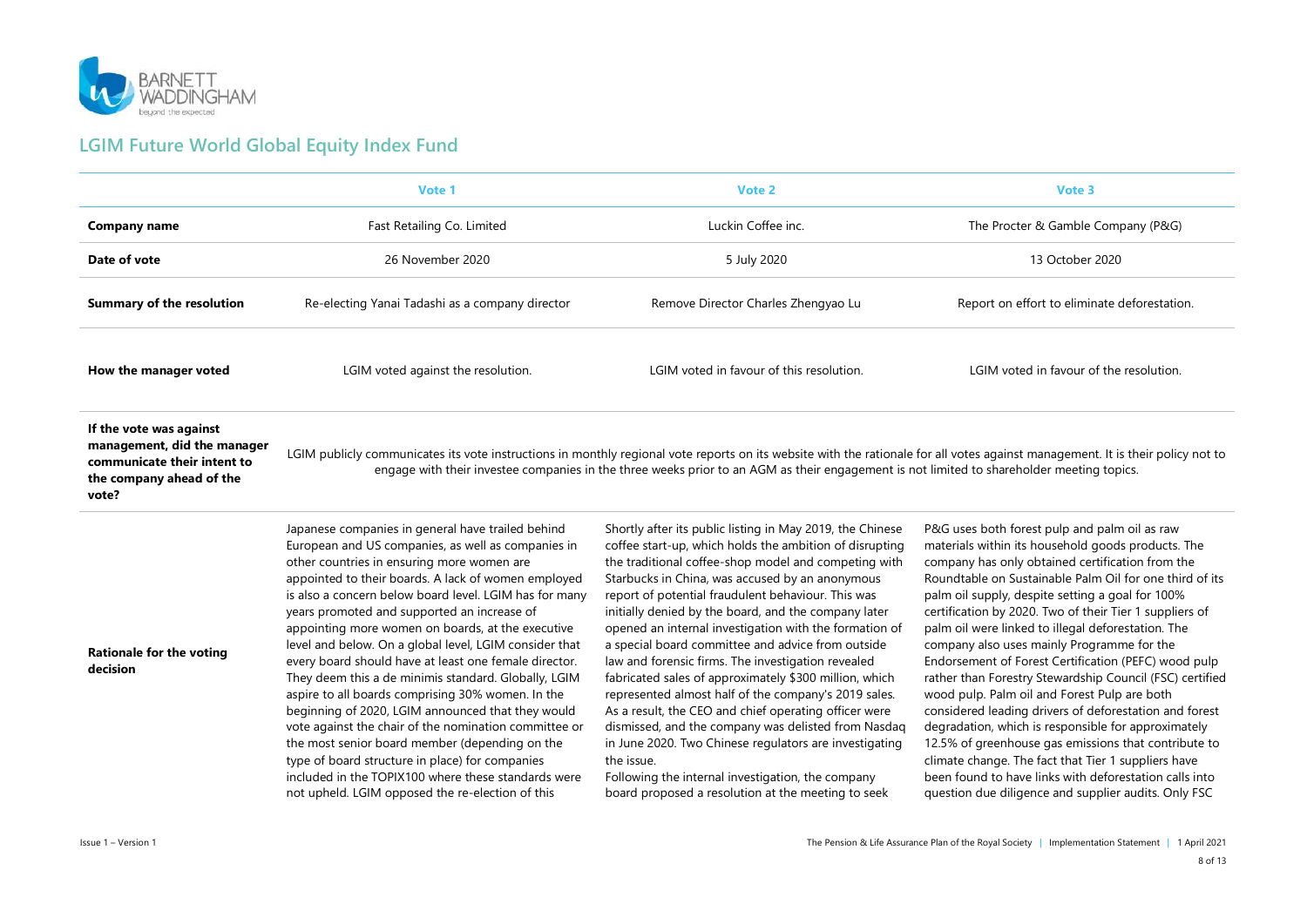

|                                                           | Vote 1                                                                                                                                                                              | Vote 2                                                                                                                                                                                                                                                                                                                                                                                                                                                   | Vote 3                                                                                                                                                                                                                                                                                                                                                                                                                                                                                                                                                                                                                                                                                                                       |
|-----------------------------------------------------------|-------------------------------------------------------------------------------------------------------------------------------------------------------------------------------------|----------------------------------------------------------------------------------------------------------------------------------------------------------------------------------------------------------------------------------------------------------------------------------------------------------------------------------------------------------------------------------------------------------------------------------------------------------|------------------------------------------------------------------------------------------------------------------------------------------------------------------------------------------------------------------------------------------------------------------------------------------------------------------------------------------------------------------------------------------------------------------------------------------------------------------------------------------------------------------------------------------------------------------------------------------------------------------------------------------------------------------------------------------------------------------------------|
|                                                           | director in his capacity as a member of the nomination<br>committee and the most senior member of the board.<br>in order to signal that the company needed to act on<br>this issue. | shareholder approval to remove the board chair. LGIM<br>supported the removal of the board chair, and also<br>voted in favour of the removal of two outside, non-<br>independent directors of the board. LGIM opposed the<br>election of the two outside directors proposed by the<br>board chair himself, as they had concerns about<br>outside directors' independence.                                                                                | certification offers guidance on land tenure, workers',<br>communities and indigenous people's rights and the<br>maintenance of high conservation value forests. LGIM<br>engaged with P&G and spoke to representatives from<br>the proponent of the resolution, Green Century. In<br>addition, they engaged with the Natural Resource<br>Defence Counsel to understand the issues. Ultimately,<br>LGIM decided to support the resolution. Although<br>P&G has introduced a number of objectives and<br>targets on deforestation, LGIM felt it was not doing as<br>much as it could. LGIM continue to engage on the<br>topic and push other companies to ensure more of<br>their pulp and wood is from FSC certified sources. |
| <b>Outcome of the vote</b>                                | Shareholders supported Yanai Tadashi's re-election.                                                                                                                                 | A majority of investors (% not available) supported the<br>removal of the board chair. Three other board<br>directors were also removed, and two new outside<br>directors were appointed to the board.                                                                                                                                                                                                                                                   | The resolution received the support of approximately<br>68% of shareholders (including LGIM).                                                                                                                                                                                                                                                                                                                                                                                                                                                                                                                                                                                                                                |
| Implications of the outcome                               | LGIM will continue to engage with and require<br>increased diversity on all Japanese company boards,<br>including Fast Retailing.                                                   | The company subsequently appointed a new<br>combined chair and CEO, who is a co-founder of the<br>company. LGIM will continue to monitor<br>developments.                                                                                                                                                                                                                                                                                                | LGIM will continue to engage with P&G on the issue.                                                                                                                                                                                                                                                                                                                                                                                                                                                                                                                                                                                                                                                                          |
| Criteria on which the vote is<br>considered "significant" | LGIM considers it imperative that the boards of<br>Japanese companies increase their diversity.                                                                                     | LGIM identified this vote as significant given the size of<br>the scandal and the proposal by the board to remove<br>the company's chair. LGIM also note that this scandal<br>has triggered important media coverage. The company<br>is incorporated in China and was listed in the US; The<br>Financial Times reported that this scandal triggered the<br>US Congress passing bills in May to strengthen<br>disclosure requirements for foreign groups. | It is linked to LGIM's five-year strategy to tackle<br>climate change and attracted a great deal of client<br>interest.                                                                                                                                                                                                                                                                                                                                                                                                                                                                                                                                                                                                      |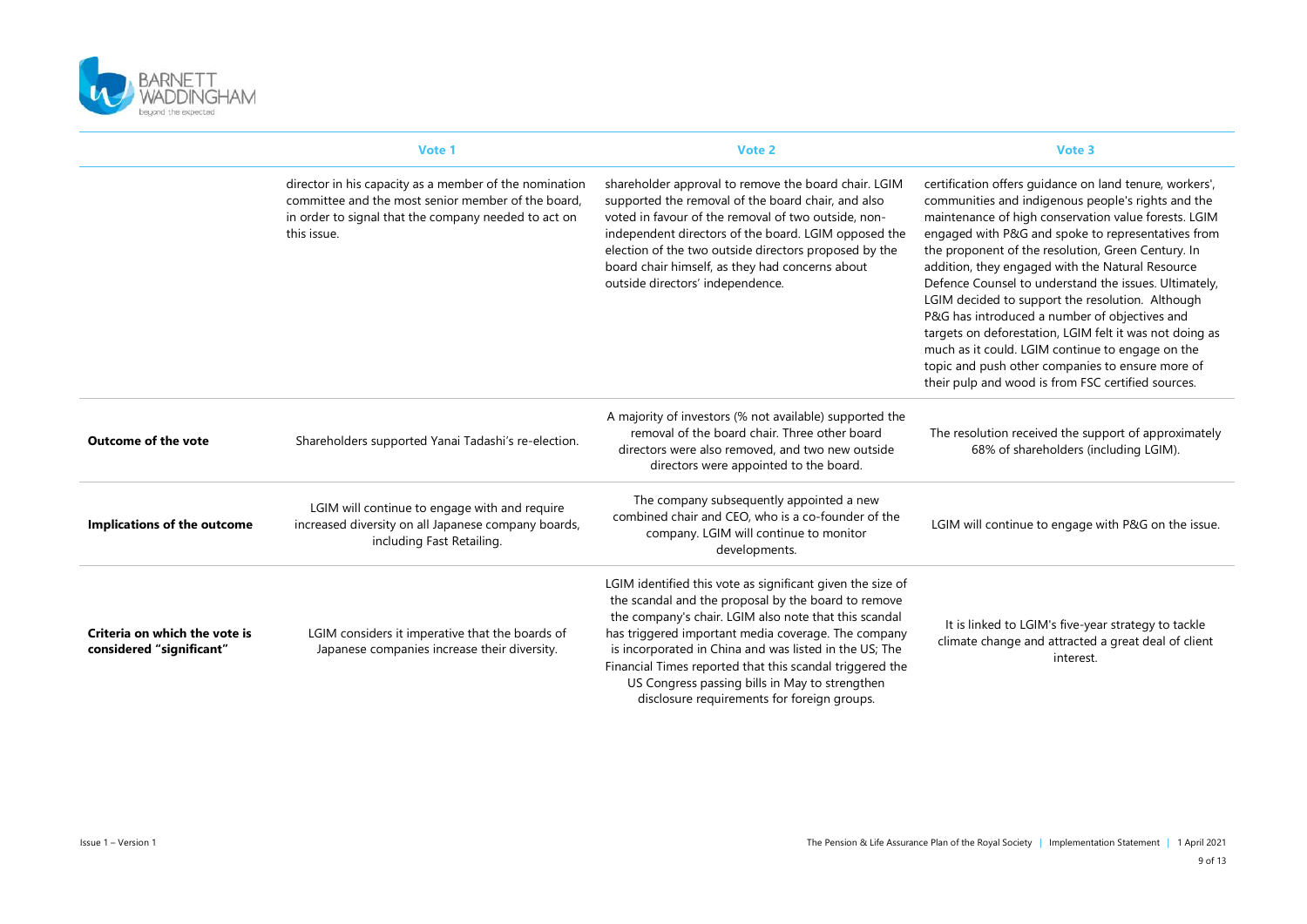

### **NinetyOne Diversified Growth Fund**

|                                                                                                                         | Vote 1                                                                                                                                          | Vote 2                                                                                                                                                                                                 | Vote 3                                                                                                                                                                                                                                                                                     | Vote 4                                                                                                                                                                                                                                                                                        |
|-------------------------------------------------------------------------------------------------------------------------|-------------------------------------------------------------------------------------------------------------------------------------------------|--------------------------------------------------------------------------------------------------------------------------------------------------------------------------------------------------------|--------------------------------------------------------------------------------------------------------------------------------------------------------------------------------------------------------------------------------------------------------------------------------------------|-----------------------------------------------------------------------------------------------------------------------------------------------------------------------------------------------------------------------------------------------------------------------------------------------|
| <b>Company name</b>                                                                                                     | The TJX Companies, Inc.                                                                                                                         | <b>Bank of America Corporation</b>                                                                                                                                                                     | Johnson & Johnson                                                                                                                                                                                                                                                                          | The Walt Disney Company                                                                                                                                                                                                                                                                       |
| Date of vote                                                                                                            | 09 June 2020                                                                                                                                    | 22 April 2020                                                                                                                                                                                          | 23 April 2020                                                                                                                                                                                                                                                                              | 11 March 2020                                                                                                                                                                                                                                                                                 |
| <b>Summary of the resolution</b>                                                                                        | Report on Reduction of Chemical<br>Footprint                                                                                                    | Report on Gender Pay Gap                                                                                                                                                                               | Report on Governance Measures<br>Implemented Related to Opioids                                                                                                                                                                                                                            | Report on Lobbying Payments and<br>Policy                                                                                                                                                                                                                                                     |
| How the manager voted                                                                                                   | For                                                                                                                                             | Against                                                                                                                                                                                                | For                                                                                                                                                                                                                                                                                        | For                                                                                                                                                                                                                                                                                           |
| If the vote was against<br>management, did the manager<br>communicate their intent to the<br>company ahead of the vote? | They did not engage pre-AGM                                                                                                                     | They voted with management                                                                                                                                                                             | They voted with management                                                                                                                                                                                                                                                                 | They voted with management                                                                                                                                                                                                                                                                    |
| Rationale for the voting decision                                                                                       | Shareholders would benefit from a<br>better understanding of steps the<br>company is taking to mitigate its risks<br>related to toxic chemicals | Global median gender/racial pay gap<br>report would not produce meaningful<br>information about worker fairness<br>because categories of underrepresented<br>minorities differ from country to country | Shareholders would benefit from more<br>specific information about proactive<br>steps the board is taking to mitigate<br>risks related to the manufacture and<br>marketing of opioid-related products,<br>and that incentives are aligned with the<br>health of the communities it serves. | Additional disclosure of the company's<br>indirect lobbying-related oversight<br>mechanisms, along with its trade<br>association payments, would help<br>shareholders better assess the risks and<br>benefits associated with the company's<br>participation in the public policy<br>process. |
| <b>Outcome of the vote</b>                                                                                              | Failed                                                                                                                                          | Failed                                                                                                                                                                                                 | Passed                                                                                                                                                                                                                                                                                     | Failed                                                                                                                                                                                                                                                                                        |
| Implications of the outcome                                                                                             | They continue to require adequate<br>disclosure                                                                                                 | Information not provided                                                                                                                                                                               | They will continue closely monitoring<br>similar issues                                                                                                                                                                                                                                    | Information not provided                                                                                                                                                                                                                                                                      |
| Criteria on which the vote is<br>considered "significant"                                                               | Thematic Vote - Climate                                                                                                                         | Thematic Vote/Shareholder Proposal -<br>Social/Diversity                                                                                                                                               | Controversial vote that garnered media<br>interest - Thematic Vote/Shareholder<br>Proposal                                                                                                                                                                                                 | Thematic Vote/Shareholder Proposal -<br>Social                                                                                                                                                                                                                                                |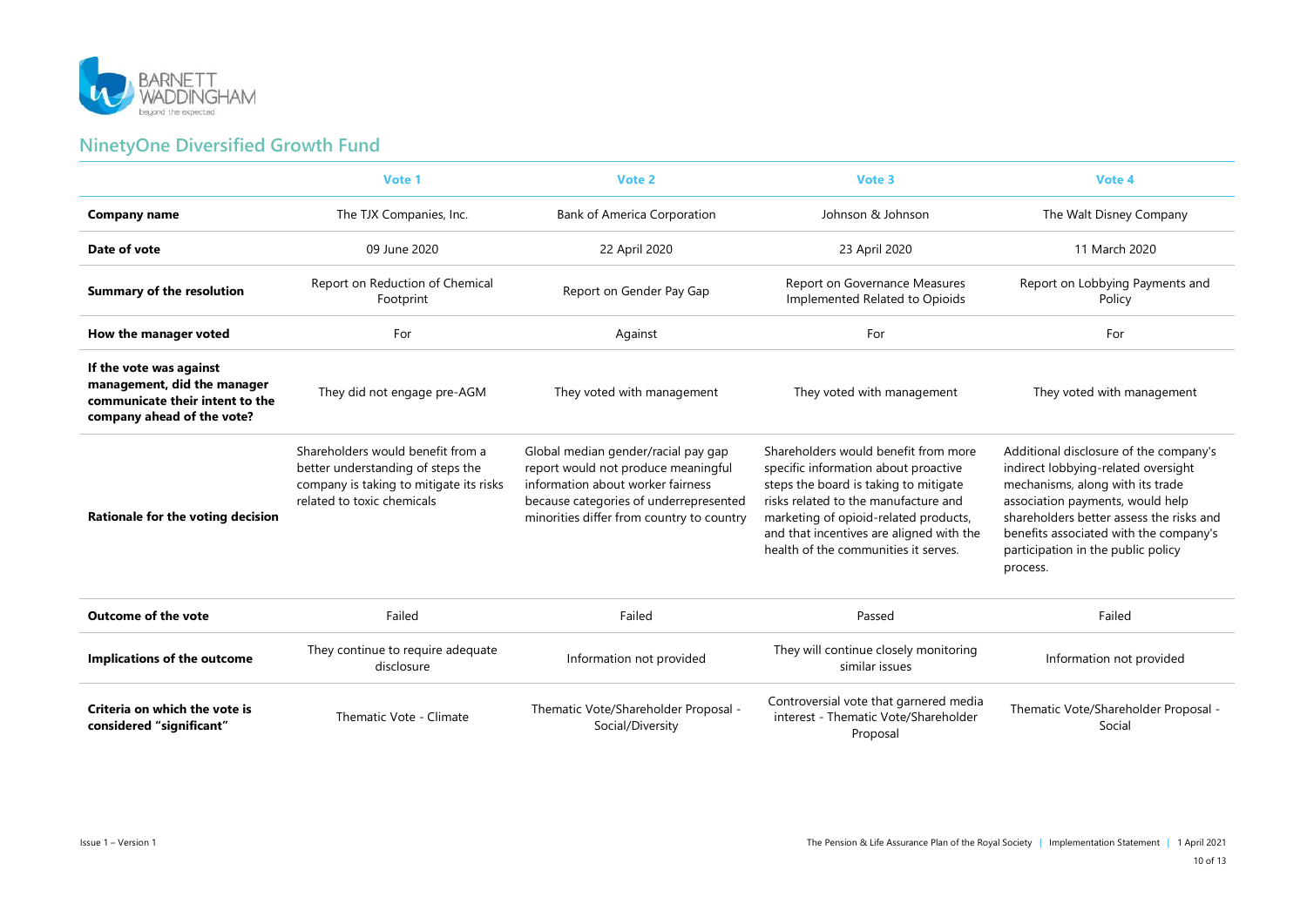

#### **Baillie Gifford Multi Asset Growth Fund**

|                                                                                                                         | Vote 1                                                                                                                                                                                                                                                                                                                                                                   | Vote 2                                                                                                                                                                                                                                                                                                                                                                                 | Vote 3                                                                                                                                                                                                                                                                                                           | Vote 4                                                                                                                                                                                                                                               |
|-------------------------------------------------------------------------------------------------------------------------|--------------------------------------------------------------------------------------------------------------------------------------------------------------------------------------------------------------------------------------------------------------------------------------------------------------------------------------------------------------------------|----------------------------------------------------------------------------------------------------------------------------------------------------------------------------------------------------------------------------------------------------------------------------------------------------------------------------------------------------------------------------------------|------------------------------------------------------------------------------------------------------------------------------------------------------------------------------------------------------------------------------------------------------------------------------------------------------------------|------------------------------------------------------------------------------------------------------------------------------------------------------------------------------------------------------------------------------------------------------|
| <b>Company name</b>                                                                                                     | Covivio REIT                                                                                                                                                                                                                                                                                                                                                             | <b>EDP Renovaveis</b>                                                                                                                                                                                                                                                                                                                                                                  | Gecina                                                                                                                                                                                                                                                                                                           | <b>Merlin Properties</b>                                                                                                                                                                                                                             |
| Date of vote                                                                                                            | 22 April 2020                                                                                                                                                                                                                                                                                                                                                            | 26 March 2020                                                                                                                                                                                                                                                                                                                                                                          | 23 April 2020                                                                                                                                                                                                                                                                                                    | 16 June 2020                                                                                                                                                                                                                                         |
| <b>Approximate size of fund's</b><br>holding as at the date of the<br>vote (as % of portfolio)                          | 0.45%                                                                                                                                                                                                                                                                                                                                                                    | 0.38%                                                                                                                                                                                                                                                                                                                                                                                  | 0.34%                                                                                                                                                                                                                                                                                                            | 0.21%                                                                                                                                                                                                                                                |
| <b>Summary of the resolution</b>                                                                                        | Remuneration - Policy                                                                                                                                                                                                                                                                                                                                                    | Elect Director(s)                                                                                                                                                                                                                                                                                                                                                                      | Remuneration - Report                                                                                                                                                                                                                                                                                            | Remuneration - Report                                                                                                                                                                                                                                |
| How the manager voted                                                                                                   | Against                                                                                                                                                                                                                                                                                                                                                                  | Against                                                                                                                                                                                                                                                                                                                                                                                | Against                                                                                                                                                                                                                                                                                                          | Against                                                                                                                                                                                                                                              |
| If the vote was against<br>management, did the manager<br>communicate their intent to the<br>company ahead of the vote? | Yes                                                                                                                                                                                                                                                                                                                                                                      | Yes                                                                                                                                                                                                                                                                                                                                                                                    | Yes                                                                                                                                                                                                                                                                                                              | Yes                                                                                                                                                                                                                                                  |
| Rationale for the voting decision                                                                                       | Baillie Gifford opposed five<br>resolutions on the basis it could lead<br>to rewarding under-performance.                                                                                                                                                                                                                                                                | Baillie Gifford opposed the election due<br>to the lack of independence and<br>diversity on the board.                                                                                                                                                                                                                                                                                 | Baillie Gifford opposed three resolutions<br>on the view that pay is not sufficiently<br>aligned with performance.                                                                                                                                                                                               | Baillie Gifford opposed the resolution to<br>approve the Remuneration Report<br>because of concerns with quantum.                                                                                                                                    |
| <b>Outcome of the vote</b>                                                                                              | Passed                                                                                                                                                                                                                                                                                                                                                                   | Passed                                                                                                                                                                                                                                                                                                                                                                                 | Passed                                                                                                                                                                                                                                                                                                           | Passed                                                                                                                                                                                                                                               |
| Implications of the outcome                                                                                             | Following the AGM, Baillie Gifford<br>informed the company of their voting<br>decision and advised that they expect<br>more stretching performance criteria<br>to apply to long term incentives going<br>forward. Baillie Gifford have yet to see<br>improvements in the targets so will<br>continue dialogue with the company<br>and to take appropriate voting action. | Baillie Gifford have repeatedly taken<br>action on the election of directors at the<br>company. They are concerned by some<br>directors' attendance records and a lack<br>of independence and diversity. As the<br>company has an 82% controlling<br>shareholder, Baillie Gifford's influence is<br>limited. They believe it is important to<br>hold the board accountable regardless. | Baillie Gifford have been opposing<br>remuneration at the company since<br>2017 due to concerns with the targets<br>applied to the restricted stock plan.<br>They are yet to see improvements in the<br>remuneration plan, however continue to<br>engage with the company to advise on<br>areas for improvement. | Baillie Gifford have been opposing<br>remuneration at the company since<br>2017 and engaging with the company<br>on the issue. In 2020, they saw<br>significant improvements in the<br>company's remuneration policy which is<br>a positive outcome. |
| Criteria on which the vote is<br>considered "significant"                                                               | Baillie Gifford view this as significant<br>because they opposed remuneration.                                                                                                                                                                                                                                                                                           | Baillie Gifford view this as significant as<br>they opposed the election of a director.                                                                                                                                                                                                                                                                                                | Baillie Gifford view this as significant<br>because they opposed remuneration.                                                                                                                                                                                                                                   | Baillie Gifford view this as significant<br>because they opposed remuneration.                                                                                                                                                                       |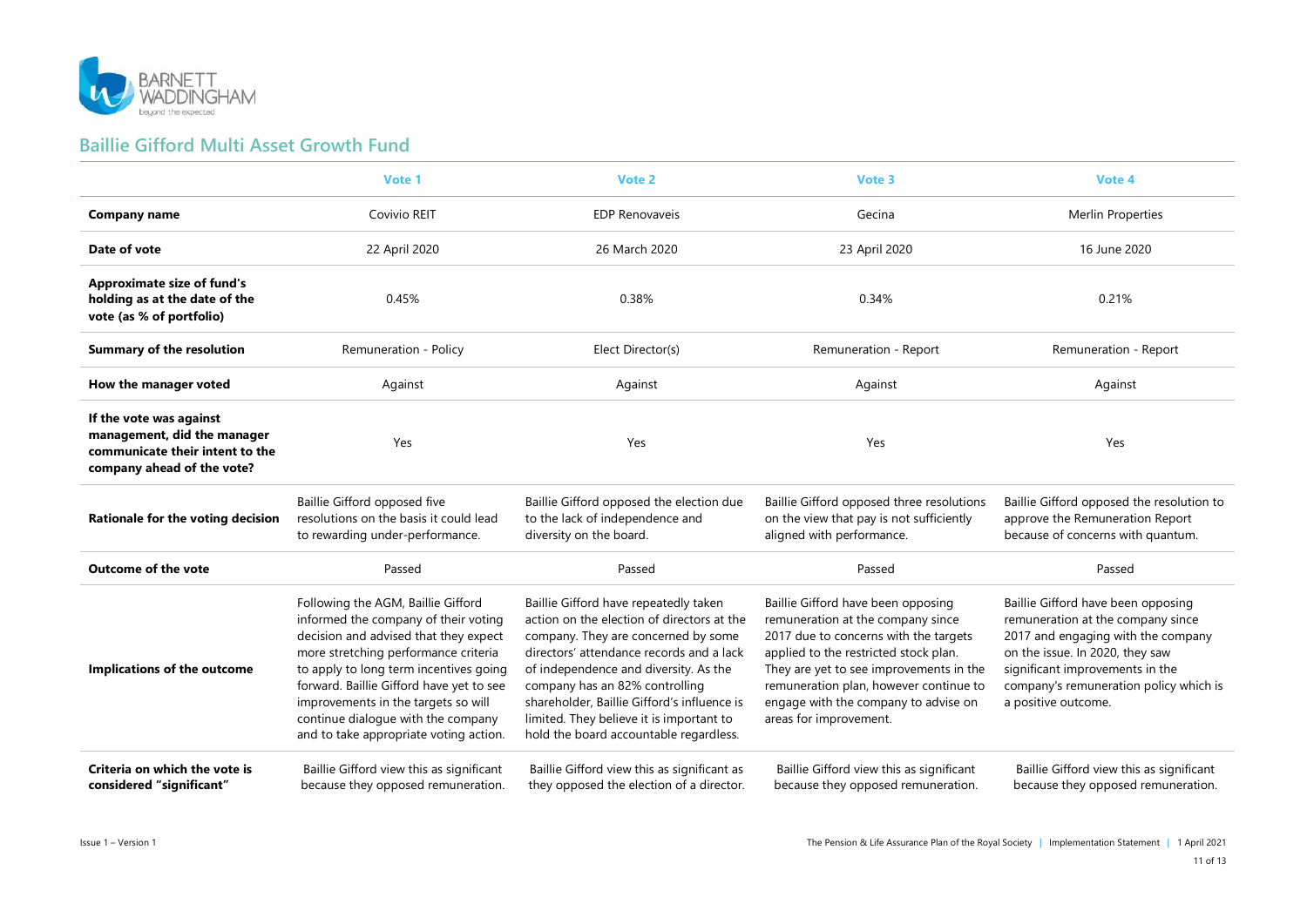

## **Fund level engagement**

A summary of the data the managers have provided is set out below.

| <b>Manager</b>                                                                                               | <b>LGIM</b>                                              | <b>Baillie Gifford</b>  | <b>Partners Group</b>   | <b>Ninety One</b>       |
|--------------------------------------------------------------------------------------------------------------|----------------------------------------------------------|-------------------------|-------------------------|-------------------------|
|                                                                                                              | Future World Global Equity Index Fund                    |                         |                         |                         |
| <b>Fund name</b>                                                                                             | Future World Global Equity Index Fund -<br>GBP Hedged    | Multi Asset Growth Fund | Multi-Asset Credit Fund | Diversified Growth Fund |
|                                                                                                              | Global Equity Market Weights (30:70) -<br>75% GBP Hedged |                         |                         |                         |
| Does the manager<br>perform engagement<br>on behalf of the<br>holdings of the fund                           | Yes                                                      | Yes                     | Yes                     | Yes                     |
| Has the manager<br>engaged with<br>companies to influence<br>them in relation to ESG<br>factors in the year? | Yes                                                      | Yes                     | Yes                     | Yes                     |
| <b>Number of</b><br>engagements<br>undertaken at a firm<br>level in the year                                 | 891                                                      | 560                     | Data not provided       | 138                     |